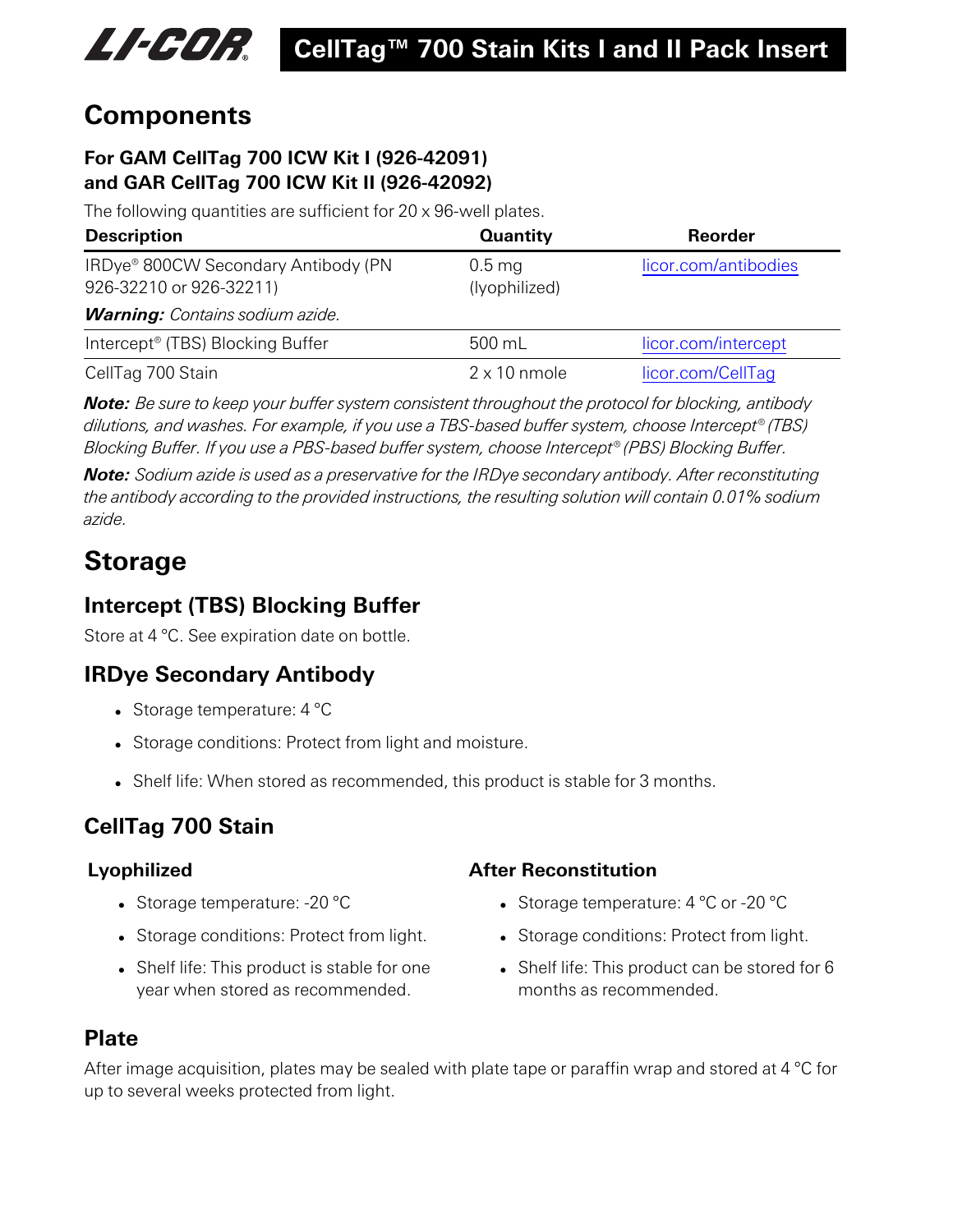# <span id="page-1-0"></span>**Reconstitute CellTag 700 Stain**

Protect from light.

- 1. Combine the contents of the vial with 0.1 mL 1X PBS for a final concentration of 0.1 mM.
- 2. Mix thoroughly by vortexing.
- 3. Allow mixture to rehydrate for at least 30 minutes at room temperature before use.

# **Introduction**

This kit provides detection reagents for cell-based In-Cell Western™ Assays. The In-Cell Western enables accurate target quantification with higher throughput than Western blotting. The conventional In-Cell Western protocol, provided in this document, includes the detection of one target protein in the 800 nm channel with IRDye® 800CW and normalization to CellTag™ 700 Stain detected in the 700 nm channel.

## **Normalization Using CellTag™ 700 Stain**

The cost-effective CellTag 700 Stain normalization method makes quantification of the target protein more precise.

CellTag 700 Stain is a near-infrared fluorescent, non-specific cell stain that provides accurate normalization to cell number for several multiwell plate assays. The stain accumulates in both the nucleus and cytoplasm of permeabilized cells, and provides linear fluorescent signal across a wide range of cell types and cell numbers. CellTag 700 Stain is detected in the 700 nm channel of an Odyssey® Imager.

CellTag 700 Stain can be used independently (e.g., in a cell proliferation assay) or in combination with immunodetection (e.g., an In-Cell Western), depending on the needs of your research. In an In-Cell Western™ Assay Assay, CellTag can be applied to cells during incubation with an IRDye® 800CW Secondary Antibody to enable accurate normalization for target protein quantification.



### **Linear Relationship Between Fluorescence and Cell Number**

**Figure 1.** Two-fold serial dilutions of A431 or NIH3T3 cells were plated in 96-well plates. Cells were fixed, permeabilized, stained with CellTag 700 Stain (0.2 µM), and detected with Odyssey® Classic Infrared Imaging System. The Trim Signals were used to generate the graphs.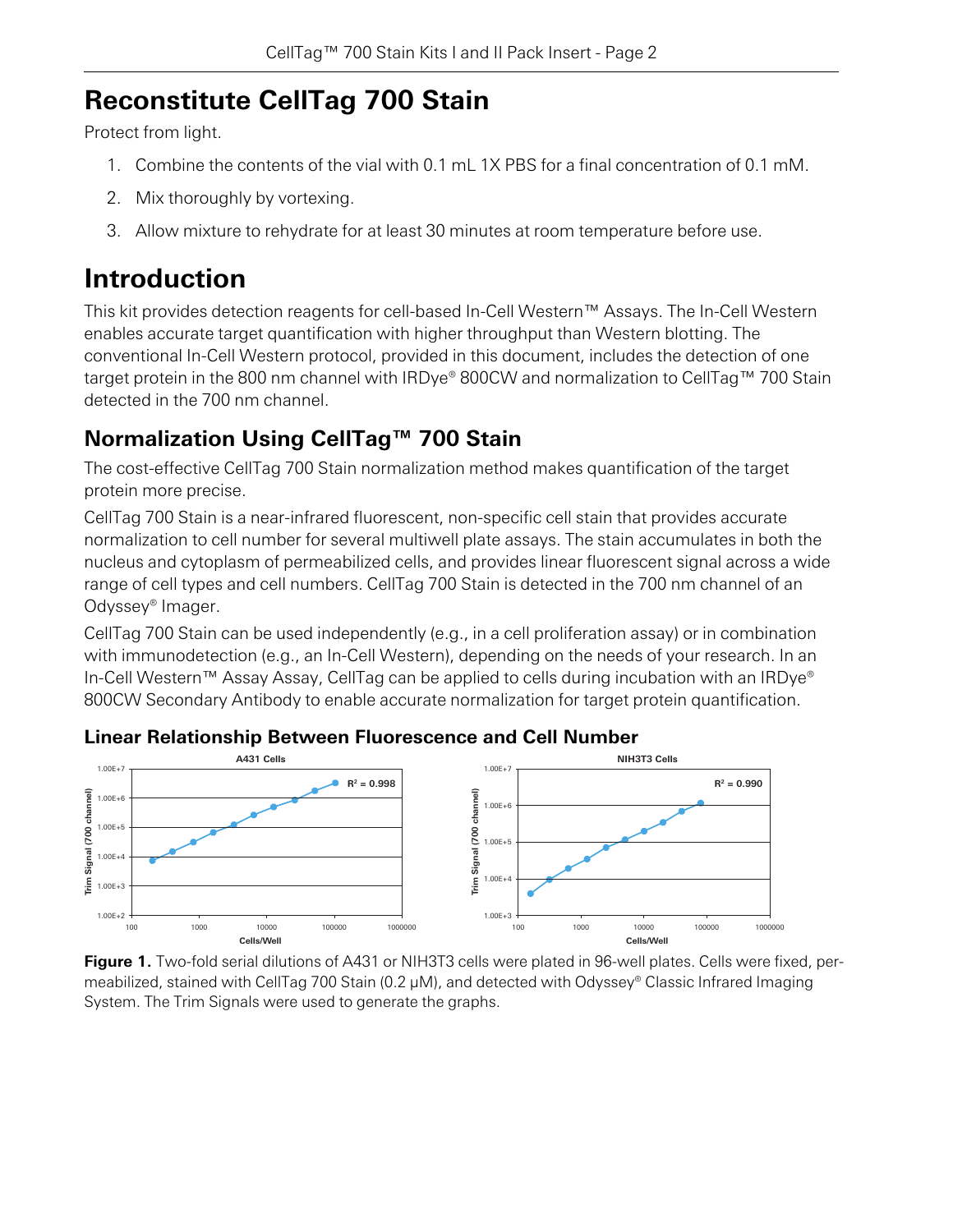

**Figure 2.** In-Cell Western™ Assay with CellTag™ 700 Stain in EGF-stimulated A431 cells. EGF-stimulated A431 cells were fixed, permeabilized, and blocked with Intercept® Blocking Buffer (LI-COR, P/N: 927-70001). Phosphorylated EGFR was measured using rabbit anti-phospho-EGFR primary antibody followed by detection with IRDye® 800CW Goat anti-Rabbit IgG (LI-COR, P/N: 926-32211). CellTag 700 Stain (LI-COR, P/N: 926- 41090) was used for normalization to cell number. The data demonstrate that phosphorylated levels of EGFR increase with EGF treatment. The plate was scanned on an Odyssey® CLx Imaging System (Resolution: 169 µm; Quality: lowest; Focus offset: 3.5 mm; Intensity: Auto for both channels).

### **Other Normalization Strategies**

Detection of two proteins can be achieved using two different primary antibodies, followed by detection using two different secondary antibodies (one labeled with IRDye® 800CW and the other with IRDye 680RD) in a multiplex assay. IRDye Secondary Antibodies for multiplex detection can be purchased at [licor.com/bio](https://www.licor.com/bio).

Alternatively, an imager, such as the Odyssey M, which also supports signal capture from visible wavelengths, enables you to detect targets in the 700 nm and 800 nm channels while still normalizing to cell number with CellTag 520 ([licor.com/celltag\)](https://www.licor.com/celltag) detected in the 520 nm channel. Additional information about normalization strategies for In-Cell Western Assays can be found at [licor.com/support](https://www.licor.com/support).

# **Example In-Cell Western™ Assay Protocol**

The following is a conventional, representative protocol for an In-Cell Western Assay using adherent cells performed in a 96-well plate.

You may need to optimize this protocol for your particular cell line and target of interest. This protocol can be adapted for most multiwell plate formats from 6 wells to 1536 wells. Guidance for developing an In-Cell Western Assay, detailed protocols, and further information regarding suspension cells can be found at [licor.com/support](https://www.licor.com/support).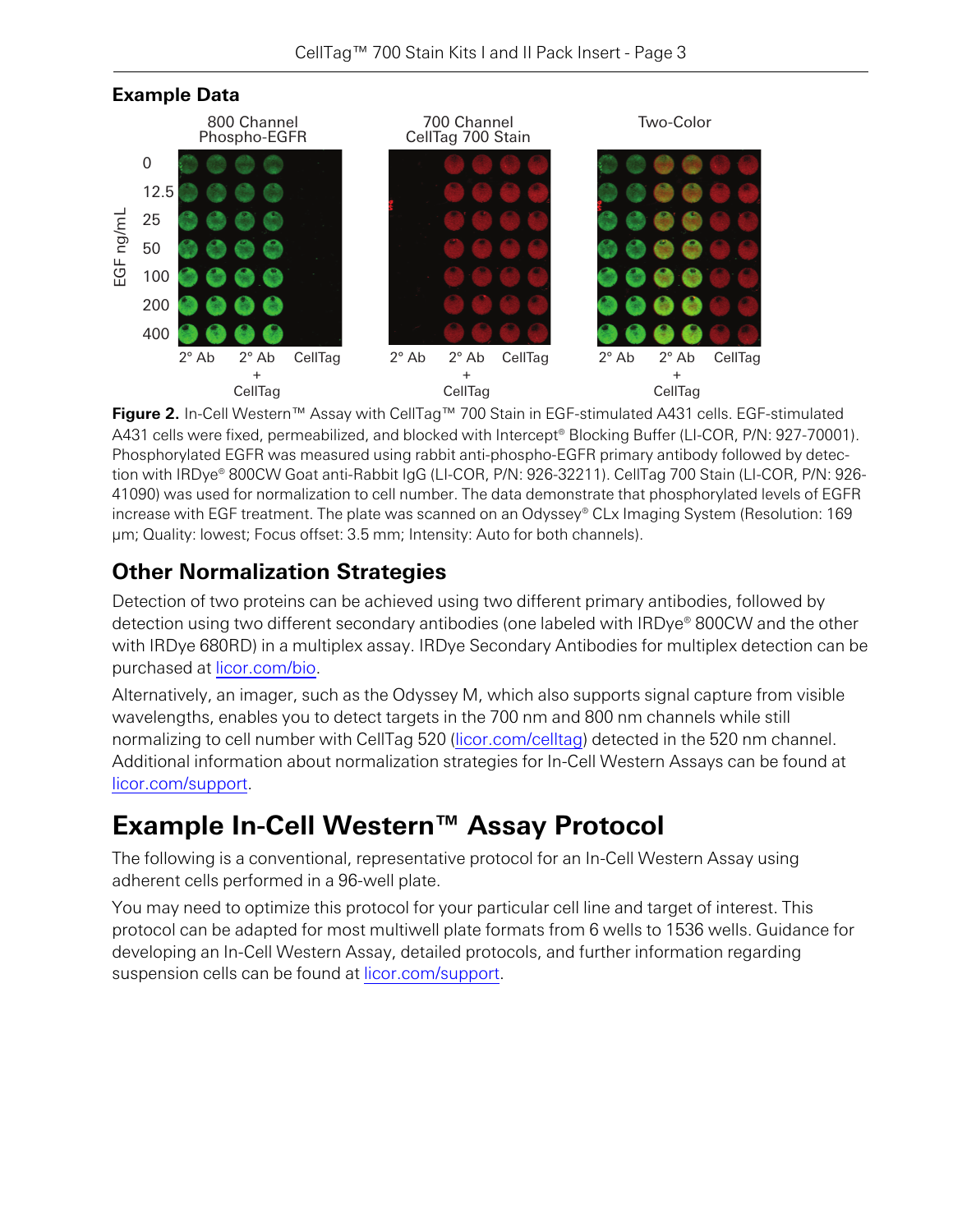### **Additional Reagents (required but not included)**

- Primary Antibody
- $.1X TRS$
- $.1X$  PBS
- Intercept® T20 (TBS) Antibody Diluent or equivalent
- Tissue Culture Reagents (serum DMEM, trypsin, etc.)
- 37% Formaldehyde
- $\cdot$  20% Tween® 20
- $\cdot$  10% Triton® X-100
- Multiwell plates: This protocol can be adapted for most multiwell plates from 6 to 1536 wells. *Note: We recommend using black-sided plates to minimize well-to-well crosstalk. White-sided plates are not recommended for this assay due to autofluorescence.*
	- For adherent cells, LI-COR recommends a 96-well plate with a clear, flat bottom and black wells, such as the Greiner Bio-One CELLSTAR® Black μClear® Microplate, LI-COR PN 926-19156 (8 pack) or 926-19157 (32 pack).
	- For suspension cells, LI-COR recommends growing cells in a 96-well U-bottom plate and transferring cells to Greiner Bio-One CELLSTAR® Black μClear® Microplate, LI-COR PN 926-19156 (8 pack) or 926-19157 (32 pack), for imaging.

### **Solutions Used in the Protocol**

### **Reconstitute CellTag 700 Stain**

See ["Reconstitute](#page-1-0) CellTag 700 Stain" on page 2.

### **Reconstitute Secondary Antibody**

Only dilute the antibody immediately before you are ready to use it. Protect from light.

Sodium azide is used as a preservative for the IRDye® secondary antibody. After reconstituting the antibody according to the provided instructions, the resulting solution will contain 0.01% sodium azide.

#### *Warning: Contains sodium azide.*

- 1. Combine the contents of each vial of secondary antibody with 0.5 mL of sterile distilled water.
- 2. Mix gently by inverting.
- 3. Allow the solution to stand at room temperature for at least 30 minutes before use, protected from light.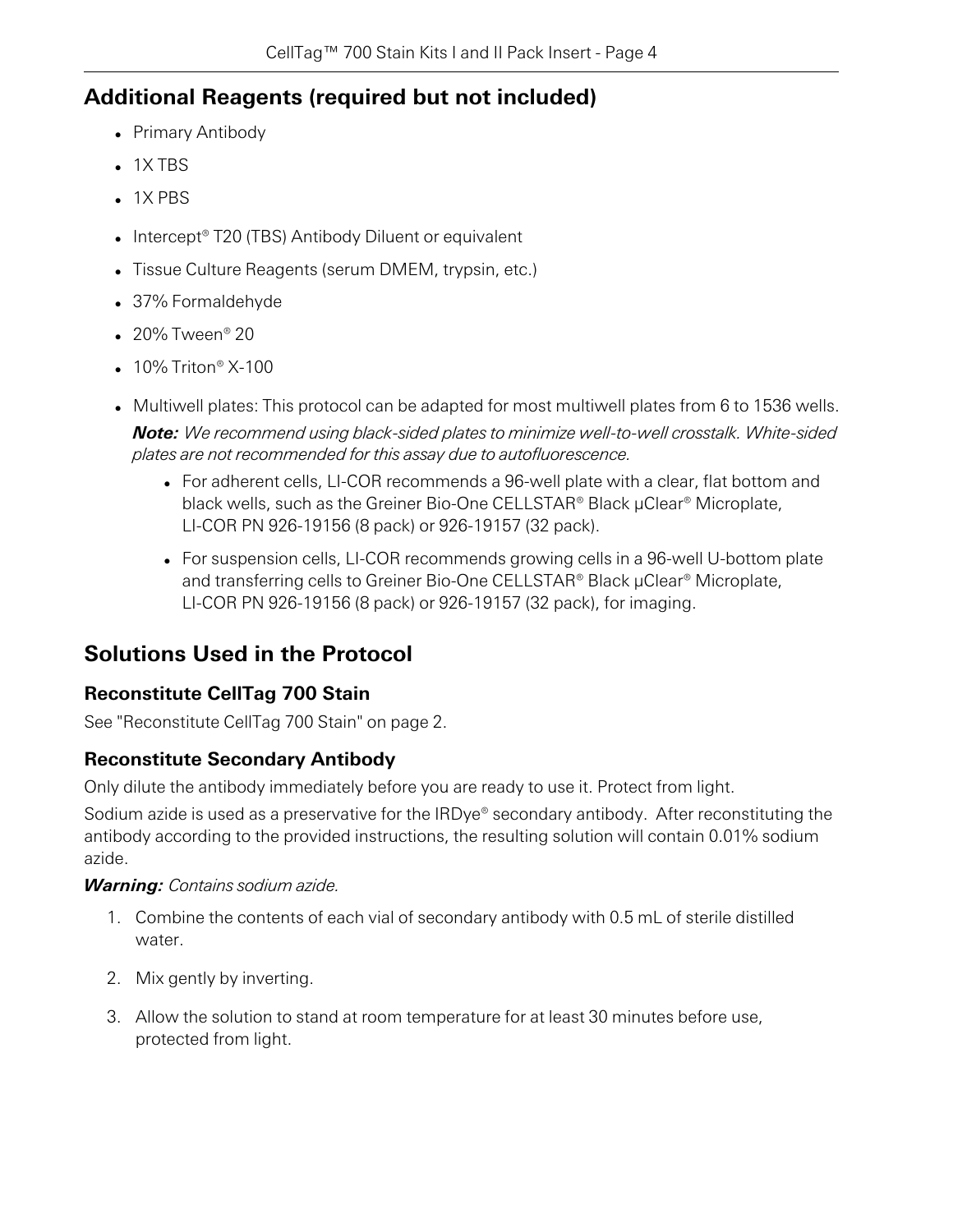#### **Prepare Wash Solution**

- 1. Add 5 mL of 20% Tween® 20 to 995 mL of 1X TBS to make a 0.1% Tween 20 solution.
- 2. Mix solution well.

#### **Prepare Fresh Fixation Solution**

If optimal fixation conditions are known for immunofluorescent staining of your cell line and/or target protein, then use the appropriate conditions. Most fixatives and fixation protocols for immunofluorescent staining may be adapted to the In-Cell Western™ Assay format.

**Tip:** The LI-COR In-Cell Western protocol uses a 3.7% formaldehyde solution.

- 1. Add 5 mL of 37% formaldehyde to 45 mL of 1X TBS to make a 3.7% formaldehyde solution.
- 2. Mix solution well.

#### **Prepare Fresh Permeabilization Solution**

If optimal permeabilization conditions are known for immunofluorescent staining of your cell line and target protein then use the appropriate conditions.

- 1. Add 5 mL of 10% Triton X-100 to 495 mL of 1X TBS to make a 0.1% Triton X-100 solution.
- 2. Mix solution well.

#### **Prepare Antibody Diluent**

 **Tip:** Intercept® T20 (TBS) Antibody Diluent is preformulated with Tween® 20 to the correct concentration.

If you will not be using Intercept® T20 (TBS) Antibody Diluent, you will need to measure and prepare an antibody diluent used in the primary and secondary antibody dilutions. Using the same type of blocking buffer you will use to block the cells, add Tween 20 to a final concentration of 0.2% Tween 20.

### **Step 1. Seed Cells**

Experimental conditions must be optimized for each cell type to determine the appropriate level of confluency required to achieve significant well fluorescence.

- 1. Count cells to determine cell number.
- 2. Seed the necessary number of cells per well into a multiwell plate.
- 3. Allow cells to settle and adhere to the well bottom on a level surface at room temperature for approximately 5 - 20 minutes.
- 4. Move the plates to the appropriate incubator until cells reach the desired confluency. **Tip:** Generally, cells should be about 80 - 85% confluent at time of fixation.
- 5. If your experiment does not require a cell treatment, then remove media from the wells and skip to [Step](#page-5-0) 3 "Fix [Cells"](#page-5-0) on the next page.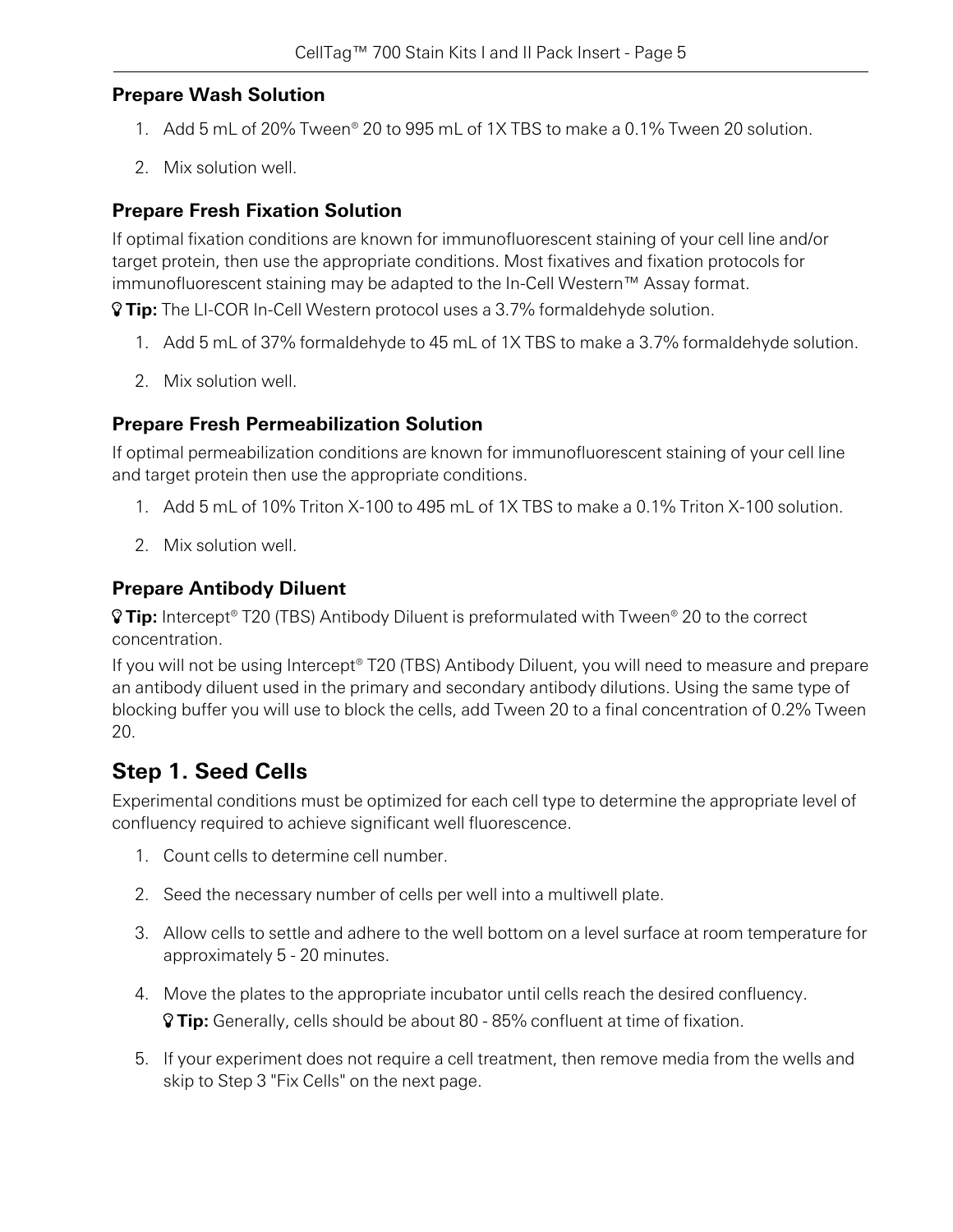### **Step 2. Cell Treatment (Optional)**

If your experiment requires a cell treatment, follow the instructions in this section. Otherwise, proceed to [Step](#page-5-0) 3 " Fix [Cells](#page-5-0)".

- 1. Apply appropriate treatment (e.g., drug, siRNA, virus) for the optimal amount of time to elicit desired cellular response.
- 2. Remove media containing treatment.
- <span id="page-5-0"></span>3. Proceed immediately with fixation.

### **Step 3. Fix Cells**

- 1. Using a multichannel pipette, carefully add 150 µL of fresh, room temperature Fixation Solution down the sides of each well to avoid detaching cells.
- 2. Incubate for 20 minutes at room temperature without agitation.
- 3. Remove Fixation Solution and dispose of it in an appropriate waste container.

### **Step 4. Permeabilize Cells**

- 1. Using a multichannel pipette, carefully add 150 µL of room temperature Permeabilization Solution down the sides of each well to avoid detaching cells.
- 2. Gently agitate plate for 20 minutes at room temperature.
- 3. Remove Permeabilization Solution carefully from the wells using the multichannel pipette without removing any cells. Continue immediately with [Step](#page-5-1) 5 "[Block](#page-5-1) Cells".

### <span id="page-5-1"></span>**Step 5. Block Cells**

If you have used the primary antibody successfully for immunofluorescent staining, consider trying the same blocking buffer for In-Cell Western™ Assay detection.

- 1. Using the multichannel pipette, add 150 µL of Intercept® (TBS) Blocking Buffer to each well. Add the solution carefully by pipetting down the sides of the wells to avoid detaching the cells.
- 2. Block for 1.5 hours at room temperature with gentle agitation.

### **Step 6. Prepare Primary Antibody Solution**

Dilute the primary antibody in antibody diluent.

**Tip:** 50 µL per well is the recommended volume for 96-well plates.

- Depending on the primary antibody, dilutions typically range from 1:50 to 1:200.
- If the primary antibody vendor provides dilution guidelines for immunofluorescent staining, start with that recommended range.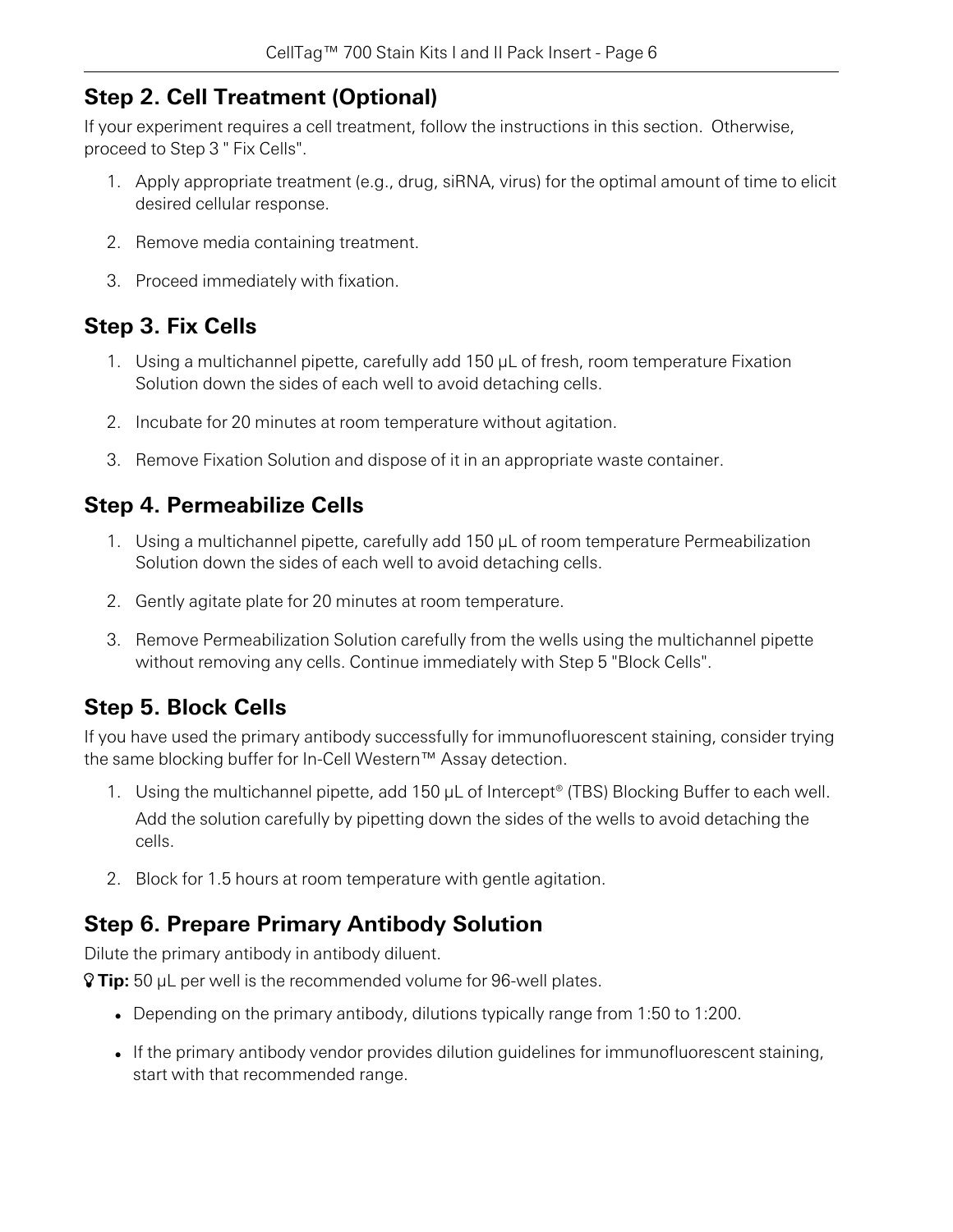### **Step 7. Incubate Primary Antibody**

*Note: Secondary Antibody Background control wells measure background attributed only to the secondary antibody. In this step, you will only add diluent (without primary antibody) to the background control wells. Secondary antibody will be added to the background control wells in step 10.*

- 1. Remove blocking buffer carefully from the wells.
- 2. Add 50 µL of antibody diluent to the Secondary Antibody Background control wells and 50 µL of diluted primary antibody to the rest of the wells.
- 3. Depending on vendor recommendations, incubate the plate for 2 hours at room temperature or overnight at 4 °C with gentle agitation.

### **Step 8. Wash Plate**

- 1. Carefully remove the liquid from the wells, and avoid removing any cells.
- 2. Using a multichannel pipette, carefully add 150 µL of Wash Solution down the sides of the wells to avoid detaching cells.
- 3. Allow gentle agitation for 5 minutes at room temperature.
- 4. Carefully remove liquid from the wells, without removing any cells.
- 5. Repeat steps 2-4 for a total of 4 washes.

### **Step 9. Prepare Secondary Antibody and Cell Stain**

Dilute the IRDye® fluorescently-labeled secondary antibody in antibody diluent. The optimal dilution for your assays should be determined empirically. The recommended dilution range is 1:200 to 1:1,200, with a suggested starting dilution of 1:800.

*Note: Avoid prolonged exposure of the antibody vials to light.*

- 1. Prepare enough secondary antibody solution for all your wells. **Tip:** 50 µL per well is the recommended volume for 96-well plates.
- 2. For your Secondary Antibody Background control wells, aliquot enough secondary antibody solution (50 µL per well for a 96-well plate) into another tube and set aside. Do **not** add CellTag™ 700 Stain to this aliquot.
- 3. Add CellTag 700 Stain to the remaining diluted secondary antibody solution. The suggested concentration for CellTag 700 Stain is 0.2 µM (1:500 dilution).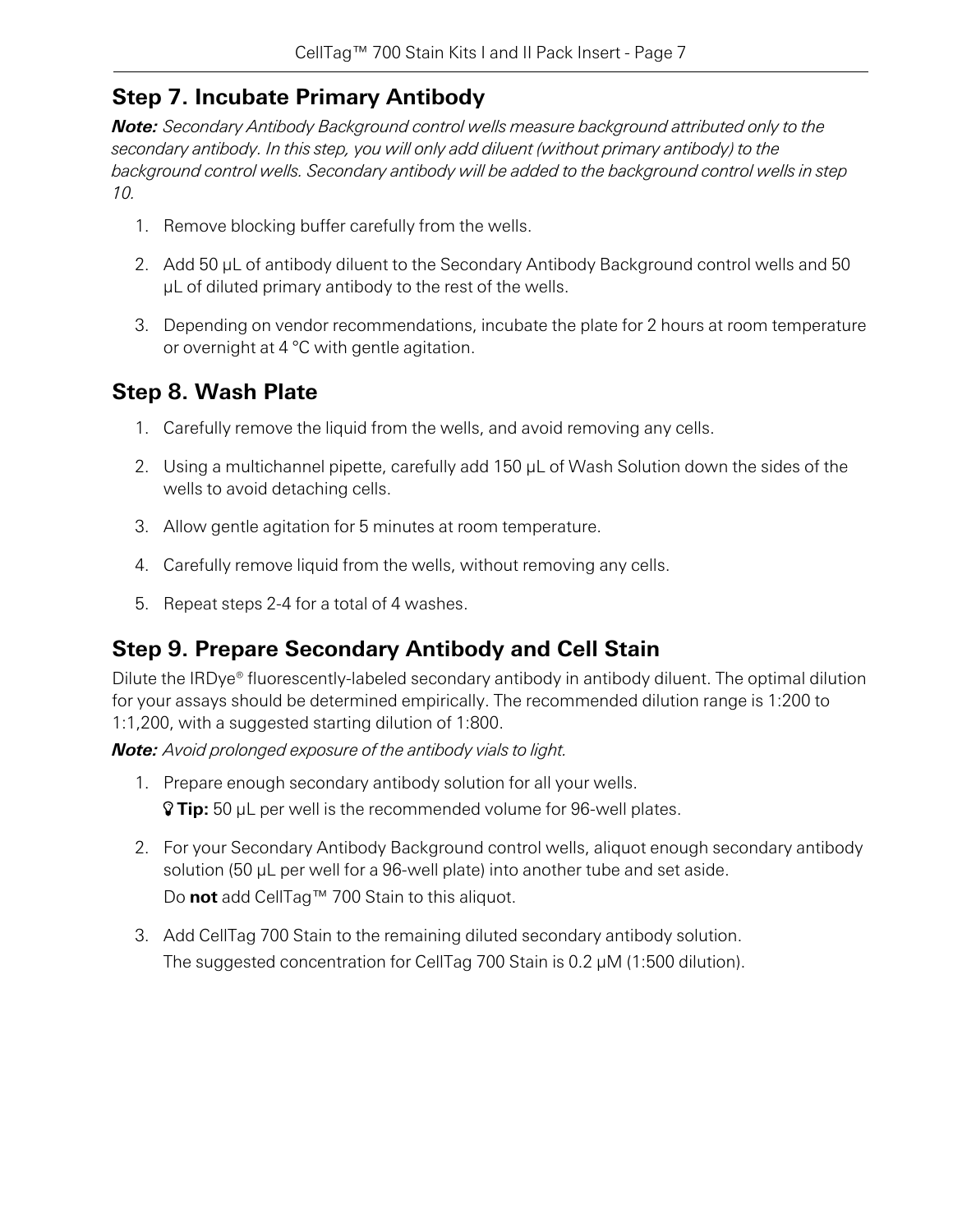### **Step 10. Incubate Secondary Antibody and Cell Stain**

Secondary antibody staining and normalization staining are carried out simultaneously. For Secondary Antibody Background control wells, add only diluted secondary antibody without CellTag 700 Stain.

- 1. To the Secondary Antibody Background control wells, add 50 µL of secondary antibody solution **without** CellTag 700 Stain stain.
- 2. To the remaining wells, add 50 µL of secondary antibody solution **with** CellTag 700 Stain.
- 3. Incubate the plate for 1 hour at room temperature with gentle agitation. *Note: Protect plate from light from this step onward.*

### **Step 11. Wash Plate**

- 1. Carefully remove the liquid from the wells, and avoid removing any cells.
- 2. Using a multichannel pipette, carefully add 150 µL of Wash Solution down the sides of the wells to avoid detaching cells.
- 3. Allow plate to gently agitate for 5 minutes at room temperature and protected from light.
- 4. Carefully remove liquid from the wells, without removing any cells.
- 5. Repeat steps 2-4 for a total of 4 washes.

### **Step 12. Measure Signal**

- 1. Ensure all of the final wash solution is removed from the wells using a multichannel pipette. Turn the plate upside down on a paper towel, then tap or blot the plate gently on the paper towel. For best results, apply an adhesive plate cover.
- 2. Clean the scanning bed and the bottom plate surface with lint-free paper and 70% ethanol prior to imaging.
- 3. Place the Plate Alignment Guide on the glass surface of the imaging bed to align plates for imaging.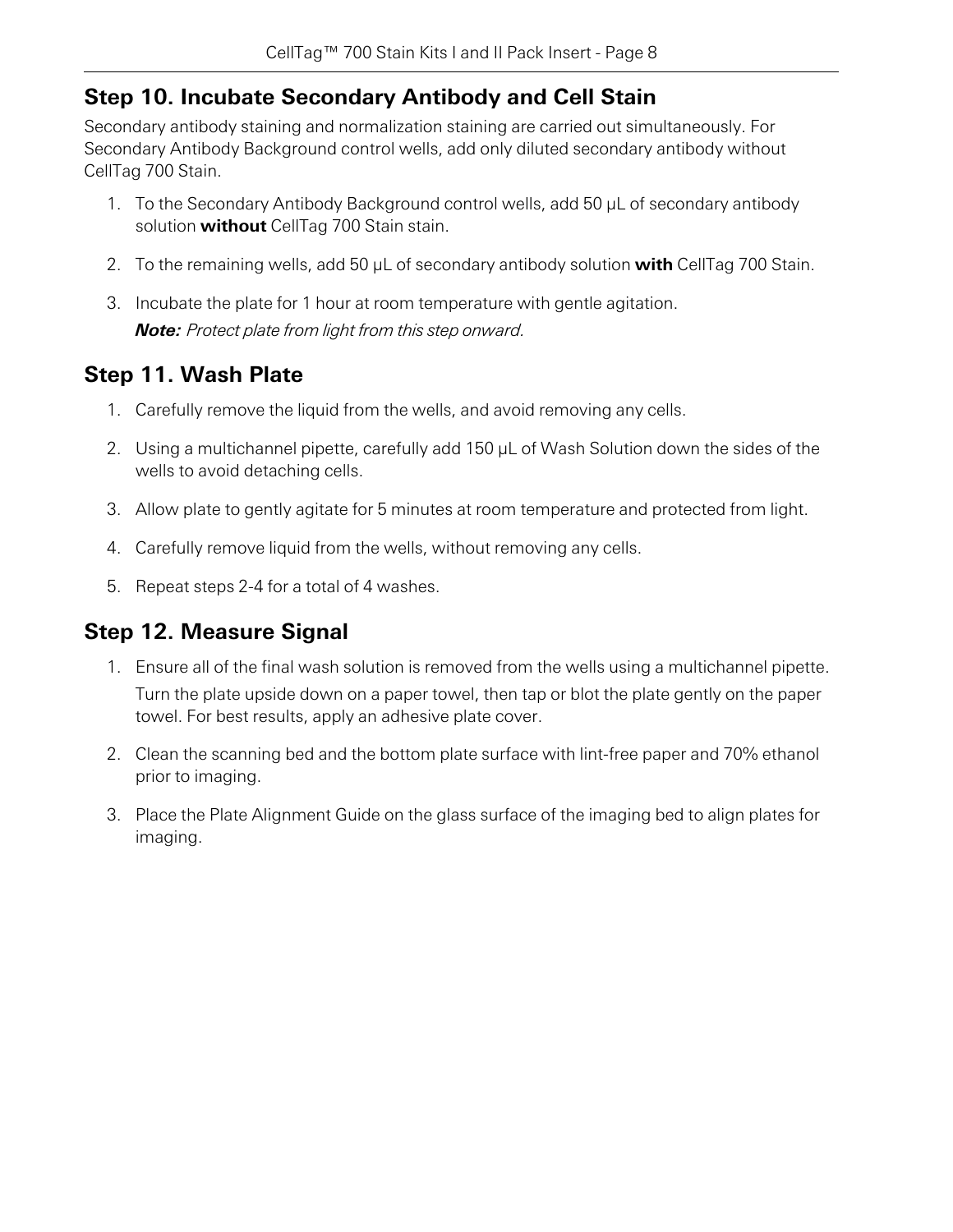4. Scan on an Odyssey® Imager. The suggested scan settings for Greiner Bio-One plates are as shown below. For plates other than Greiner Bio-One, you may need to empirically determine the optimal focus offset.

For acquiring images in LI-COR® Acquisition Software, follow the Multiwell Plate workflow for In-Cell Western. The following imaging settings are used in this workflow. Other settings can be entered in the Custom workflow.

|                            |             | <b>Resolution</b> | <b>Focus Offset</b> |                  |
|----------------------------|-------------|-------------------|---------------------|------------------|
| <b>Imager</b>              | 96-Well     | 384-Well          | <b>Default</b>      | Range            |
| Odyssey DLx or Odyssey CLx | $169 \mu m$ | 84 um             | 4.00 mm             | $0.00 - 4.00$ mm |
| Odyssey M                  | $100 \mu m$ | 50 µm             | 3.8 mm              | $1.00 - 5.00$ mm |

For acquiring images in Image Studio™ Software, use the following settings.

| <b>Imager</b>   | <b>Resolution</b> | Scan<br><b>Quality</b> | Intensity<br>(700 nm) | Intensity<br>(800 nm) | <b>Focus</b><br><b>Offset</b> |
|-----------------|-------------------|------------------------|-----------------------|-----------------------|-------------------------------|
| Odyssey Classic | 169 µM            | Lowest                 | ხ                     | h                     | 4.0 mm                        |
| Odyssey CLx     | 169 µM            | Lowest                 | Auto                  | Auto                  | $4.0 \text{ mm}$              |

5. Analyze data using the Multiwell Plate workflow in Empiria Studio® Software [licor.com/empiria](https://www.licor.com/empiria)

For analysis using Image Studio, use the details provided at [licor.com/is-icw-analysis.](https://www.licor.com/is-icw-analysis)